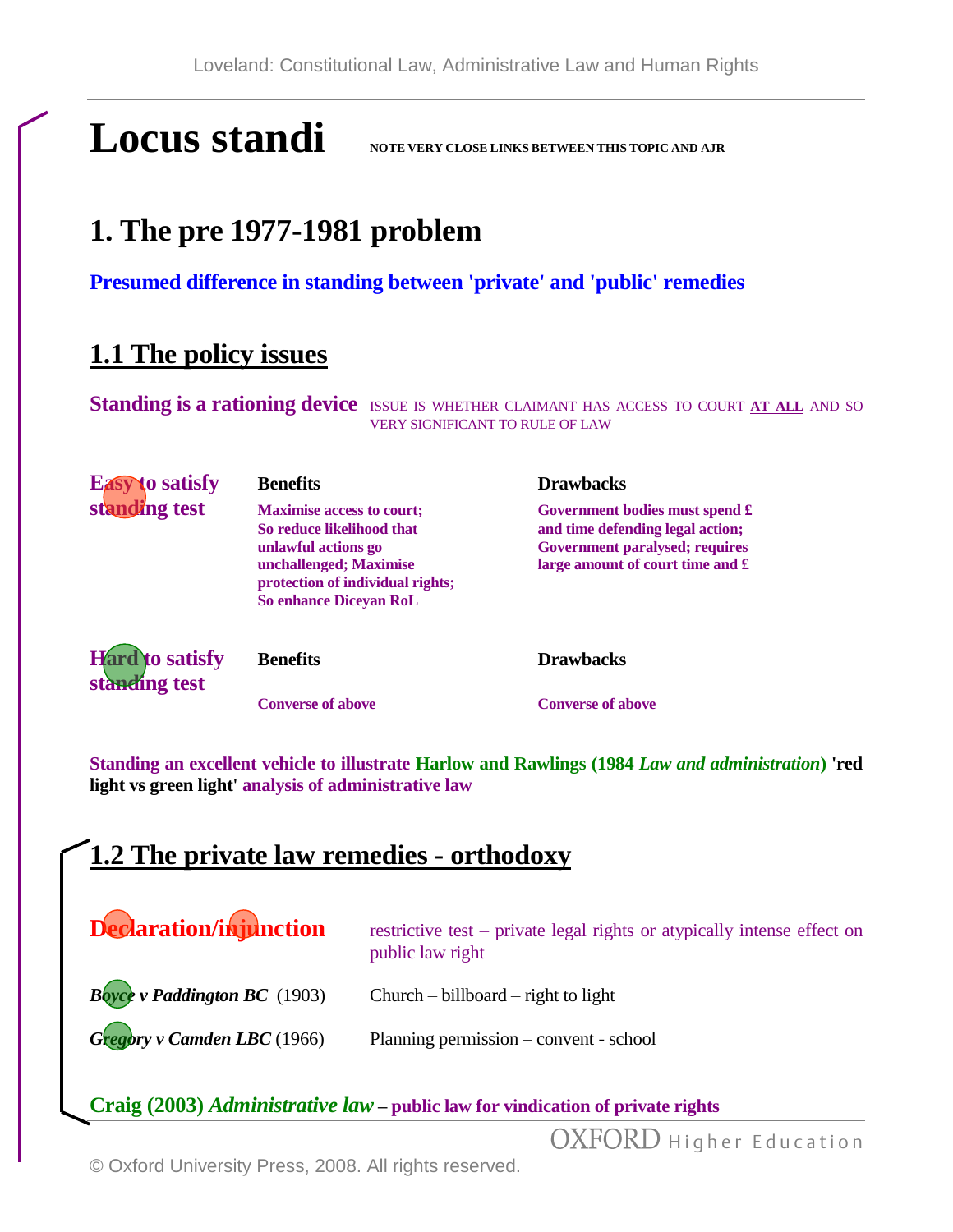# **1.3 The public law remedies – orthodoxy**

#### **Certiorari/ prohibition loose test – person aggrieved – stranger – but not busybody**

*Ex parte Greenbaum* (1957) Market pitch

*Peachey Property* (1966) Ratings list; 'not to be measured in £,s., and d.' *GLC, ex parte Blackburn* (1976) Film licensing; (is Blackburn a 'busybody'?)

**Important: Note interlinkage with pre-1977 public-private divide; ie easier to get standing for public law remedies, but those remedies less useful if need long time limits, discovery, cross-exam and damages**

### **1.3 Standing as a preliminary or threshold issue**

Presumption is that standing is a matter prior to and separate from the merits of the case; ie court's only concern is with intimacy (financial? property? liberty?) of Applicant's connection to the decision being challenged

### **1.4 Was the orthodoxy overstated ?**

**Broad test for declaration** *Blackburn v A-G* (1971) **EC** accession (very important issue) **and injunction**

*McWhirter v IBA***(1973) 'matter of high constitutional principle'; (rule of law ?)**

**Standing mixed up** *R v MPC, ex parte**deplorable state of affairs'***;** *with the merits Blackburn* **(1968)** non-enforcement of gambling laws

# **2. Order 53/Supreme Court Act 1981 s.31(3)**

**'sufficient interest in the matter to which the application relates' : NOTE APPLIES TO THE 5 REMEDIES (+ DAMAGES) AVAILABLE UNDER AJR**

**Issues Does each remedy have different test ? Is old case law relevant ? Will courts favour broad or narrow interpretation ? What factors go to 'the matter' ?**

**3. The** *IRC* **case – Fleet St printers tax amnesty**

**In HoL : Fusion of standing and merits; strong case + important issue could give standing even if limited intimacy; cf Diplock 'grave lacuna in our system of public law'**

**Wade (1988)** *Administrative law* **'liberal but uncertain character'** This quote a likely analytical peg on which to hang a question; cf 'To what extent has Wade's prediction proved accurate?**'**

OXFORD Higher Education